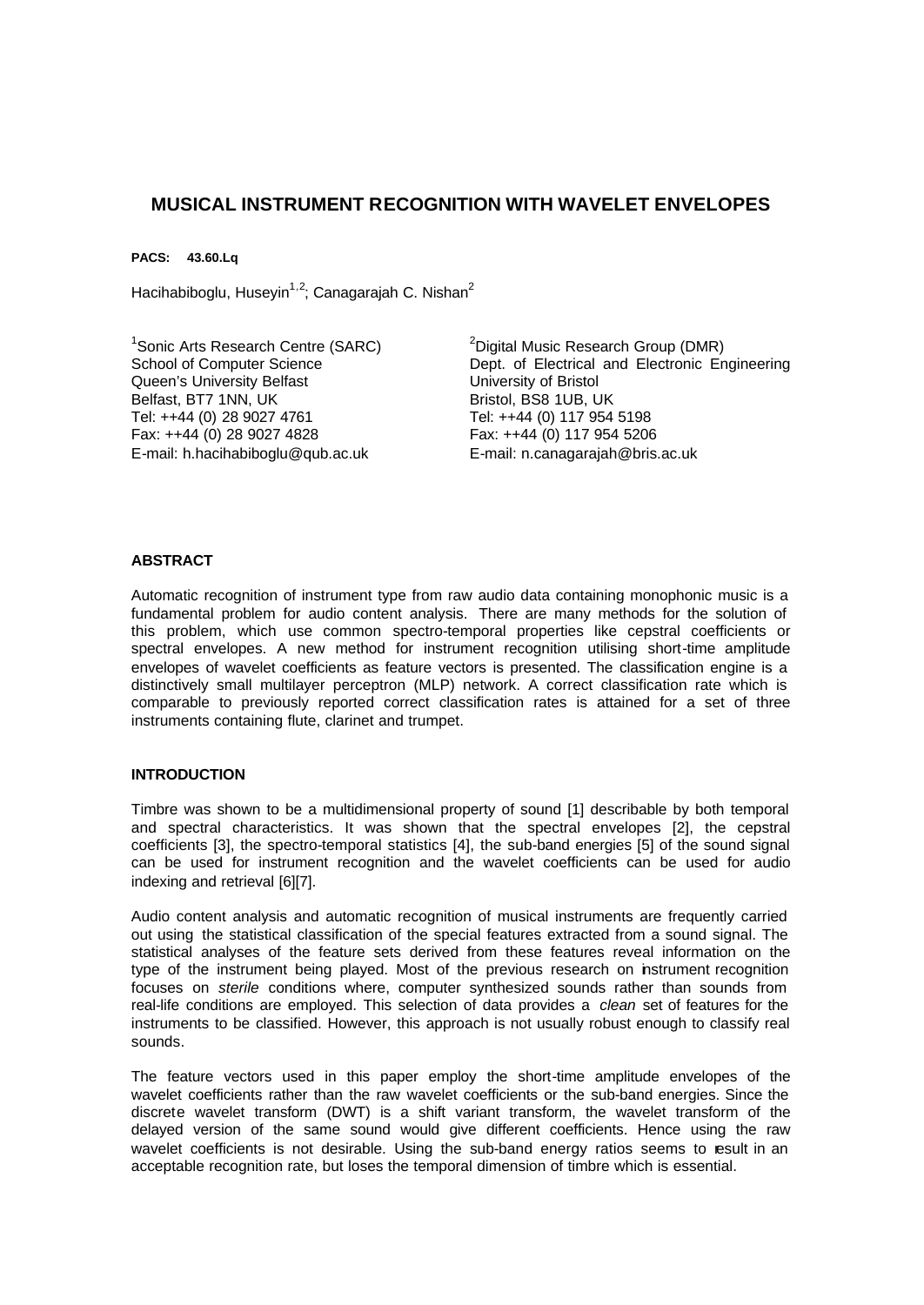In this work, the three instruments chosen for classification are the E-flat clarinet, the flute and the C trumpet. The reason for such a selection is that, the trumpet and the flute were shown to be undistinguishable by family with statistical analysis (i.e. multidimensional scaling), and the clarinet and the flute are in the same family of instruments (i.e. woodwinds) which are inherently hard to recognize as individual instruments.

Formation of the wavelet envelopes and their relation to the musical instrument sounds will be discussed in the first section. The properties of the *multi-layer perceptron* (MLP) neural network used in instrument classification will be discussed next. Results of a classification task for the three instruments will be provided.

#### **WAVELET ENVELOPES AS AUDIO FEATURES**

Discrete wavelet transform (DWT) uses a filterbank structure to obtain a half-band low-pass version and a half-band high-pass version of the signal. The filterbank contains well-defined low-pass and high-pass filters and a subsampling operation after each filter. The low pass version is used as the input to a similar filterbank to get a ¼-band low-pass version, ¼-band high-pass version and a half-band high-pass version. The process is iterated N times to get a Nlevel DWT. The frequency resolution increases for each iteration while the time resolution decreases [8]. Although application of the wavelet transforms was investigated in detail for many signal-processing applications, research on instrument recognition with wavelets is limited.

The feature vectors used in this research consisted of the *wavelet envelopes*. which were formed using the ratio of the RMS amplitude envelopes of the wavelet coefficients of the leaf nodes of a dyadic wavelet tree to the RMS amplitude of the original signal.

$$
F_{i,j} = \sqrt{\sum_{n_j} c_i(n)^2 / \sum s(n)^2}
$$

where *ci(n)* is the wavelet coefficients of node *i* and *s(n)* is the signal to be analysed and *Fi,j* is the i<sup>th</sup> element of the feature vector representing the  $1<sup>h</sup>$  frame of discrete wavelet transform. Frame length is chosen as 1024 samples, which corresponds to 46.4 ms. The wavelet used in the derivation of the feature set is the Symmlet-17 wavelet. As the different instruments have different amplitude envelopes, it was necessary to normalise signals for a proper DWT decomposition.



Fig. 1 (a) 3D and (b) 2D, representations of the wavelet envelope for flute playing G4.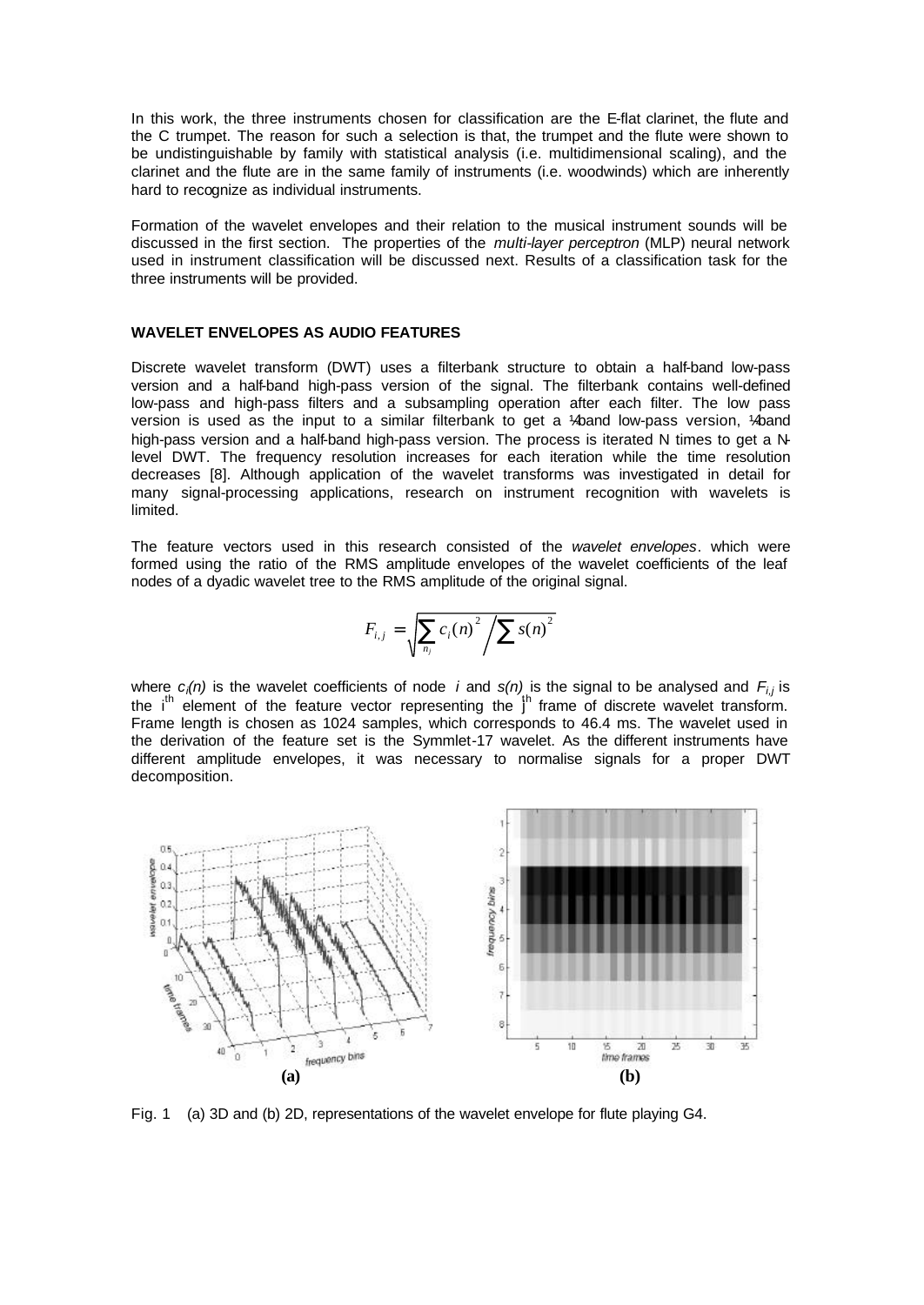Properties of the subjective qualities of these sounds can also be observed from the feature sets (see Fig. 2). Flute sound shows more frequency modulation and the frequency content is spread through frequency bins. Trumpet sound has higher frequency content in the attack portion, but has less frequency modulation than flute. Clarinet sound has steady characteristics and signal energy is probably concentrated in the fist few harmonics of sound. Other than these, similarity of signal amplitude envelope and wavelet envelopes can be examined from the 3D representations of the feature vector sets.



Fig. 2 The waveforms and wavelet envelopes in 3D and 2D representation of (a) flute, (b) C trumpet, and (c) E-flat Clarinet (all playing the note A4).

## **MLP NEURAL NETWORK CLASSIFIER**

The MLP used in the automatic instrument recognition task contains one hidden layer, with 8 neurons and an output layer with 3 neurons (see Fig. 3). Feature vectors for recognition are formed using 8 element vectors derived from the wavelet envelopes of audio signals columnwise.



Fig. 3 Structure of the MLP used for instrument recognition. IW, LW and b are input weight, layer weight and bias respectively.

The MLP has 88 connections, which is significantly low compared to the other neural network structures previously proposed for similar purposes. Through extensive simulations, the activation function for neurons in the hidden layer was selected to be *tangent sigmoid* and *saturating linear activation function* was selected for the output layer.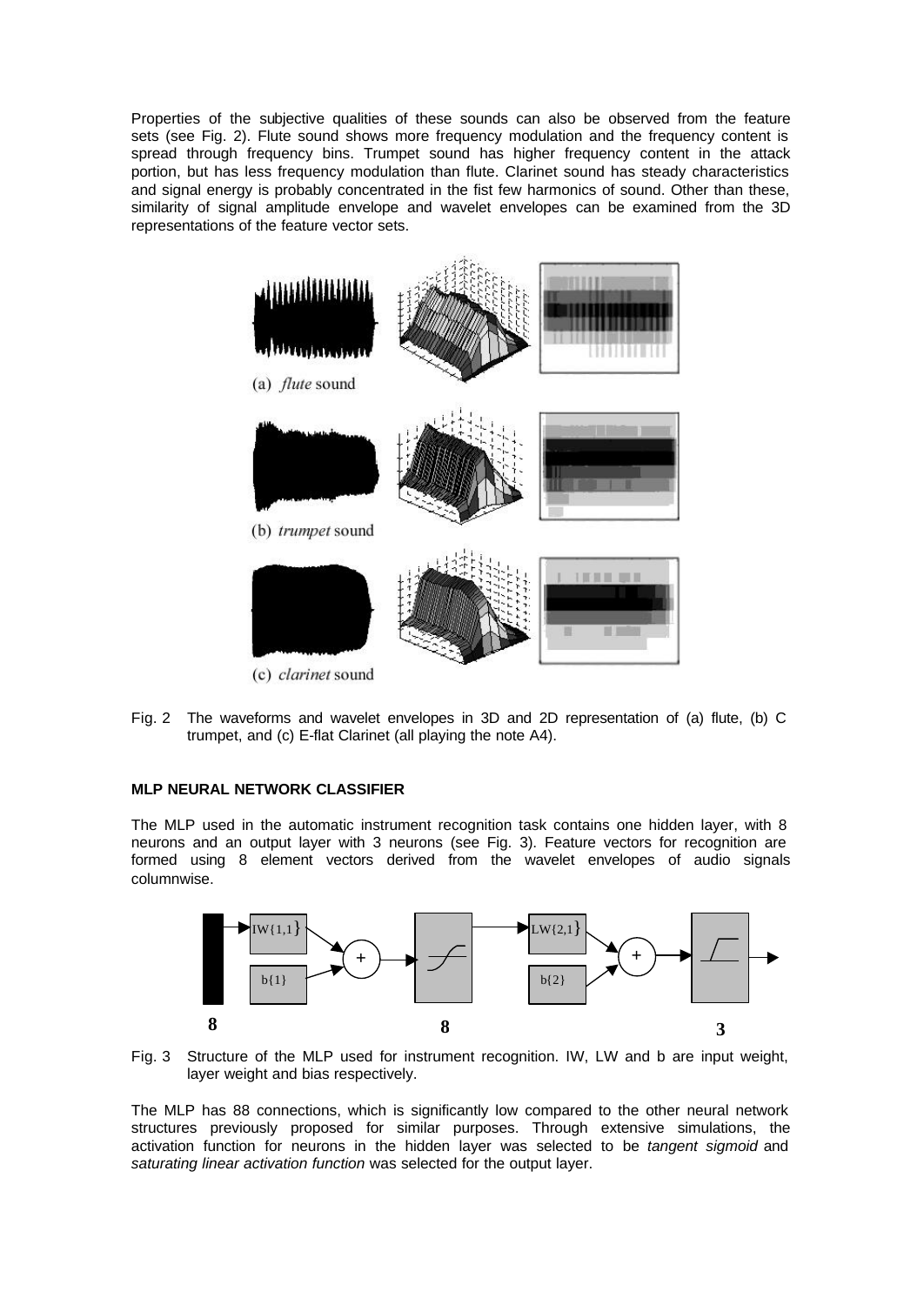

Fig. 4 Relative playing ranges of the instruments.

The MLP was trained with *Levenberg-Marquardt* (LM) method of backpropagation [9] with a training data set consisting of feature vectors extracted from isolated instrument sounds. These sounds contained full playing ranges of the flute, the C trumpet and the E-flat clarinet. The training data set was obtained from the McGill MUMS CD Vol.1 [10]. The flute data set contained all sounds from  $C_4$  to  $C_7$ . The clarinet and trumpet data sets contained all sounds from  $G_3$  to  $D_6$ . This selection of instruments gave an overlapping range of notes. (See Fig. 4). All acoustical artefacts related to recording were assumed to be eliminated beforehand as these sample sounds were recorded in a recording studio. This provided a reliable data set for training the MLP. Table 1 contains the statistical properties of training set.

| Instrument      | Number of Sounds | mean length (s) | STD of length (s) |
|-----------------|------------------|-----------------|-------------------|
| <b>Flute</b>    | 37 $(C_4-C_7)$   | 4.24            | 0.46              |
| <b>Trumpet</b>  | 32 $(G_3-D_6)$   | 6.70            | 1.22              |
| <b>Clarinet</b> | 32 $(G_3-D_6)$   | 4.59            | 0.80              |

Table 1 Statistical properties of the sounds in the training set.

Since the training set was highly redundant, training was made using the sequential mode rather than the batch mode. Targets were determined in such a way that only one output should be '1' at a time. The goal for mean square error was set to 0.02 to prevent the neural network from overfitting the training set. The MLP attained the goal in 53 epochs. This number is quite low when compared to number of epochs needed to train a similar network using gradient descent methods. Training with gradient-descent methods requires number of epochs in the order of thousands for generalization.

### **RESULTS AND DISCUSSIONS**

Special attention was given to selection of different types of recordings of each instrument while choosing the test data set. Test set contained recordings of professional and amateur players, highly improvised jazz pieces and synthesised sounds of instruments, sounds with much background noise and professional recordings. This selection is believed to make the results more reliable and more suitable for real-life conditions.

Each feature vector represents only a 46.4 ms long portion of a sound. Therefore, a long sound is represented by a large number of feature vectors while a short sound is represented by a small number of feature vectors. Table 2 gives details about the durations of the sounds used in the test phase for the MLP neural network.